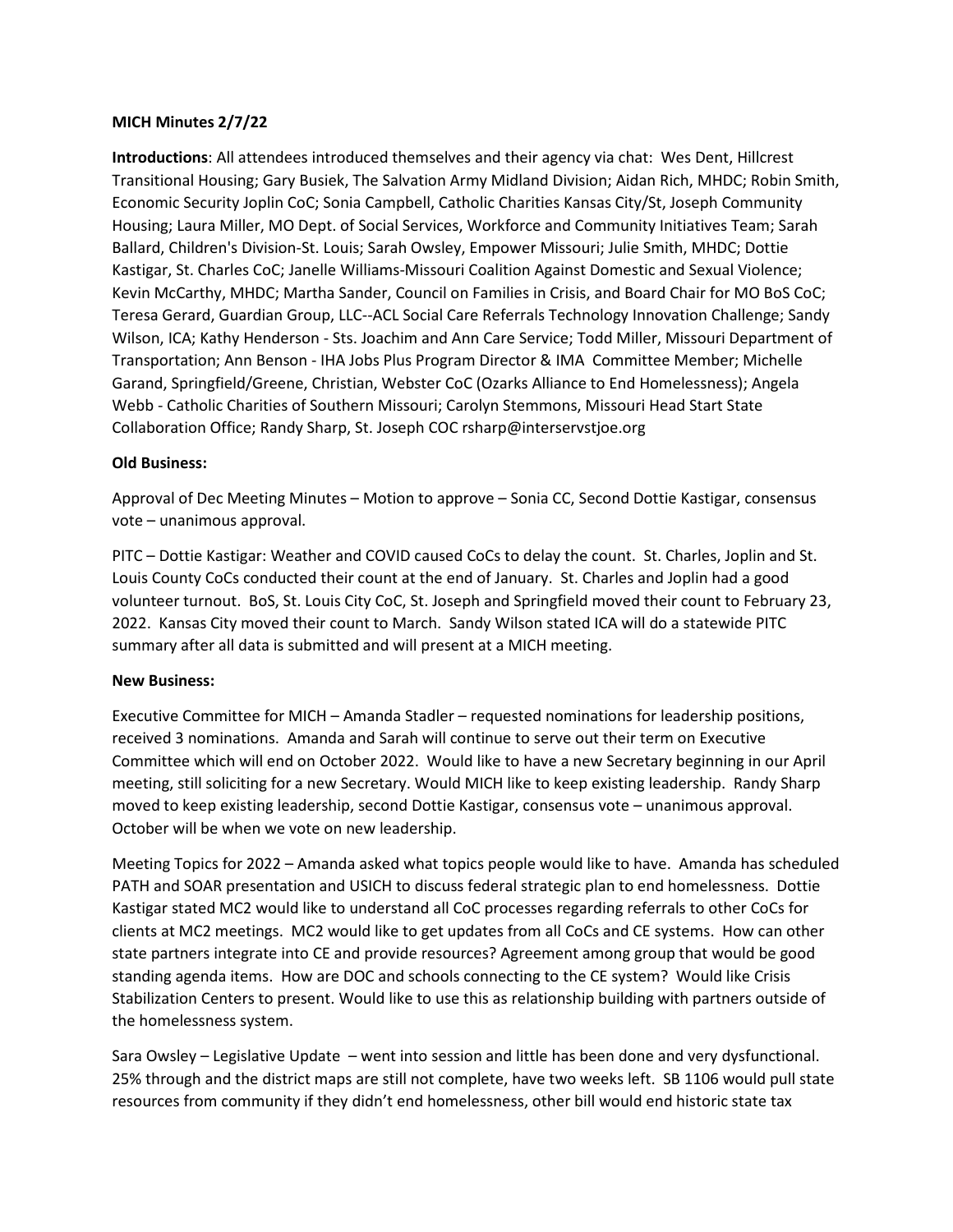credits, bill filed to expand Affordable Housing Trust Fund, asking for American Rescue Plan funds for affordable housing one-time projects. Wes Dent spoke about the concern regarding SB 1106 with the penalty for an increase of 50 homeless persons, that the bill would negatively impact our homelessness efforts.

MC2 – Dottie – discussed PITC and CE process and NOFO trainings for CoCs. Small CoCs are struggling to keep up with the NOFO trainings. Would like the CoCs to work together to develop trainings. Discussed warming center updates, those are a struggle for all CoCs. When using Motel Model for emergency housing CoCs get inundated with calls and many people may not be literally homeless, hard to vet. Volunteers are very hard to get to staff the warming centers.

Funding Updates Julie MHDC-

HOME ARP – 45 million for HUD Home, MHDC will do consultation and public participation process for those fund. In the next month will do more public participation for allocation plan. Homeless, at risk homeless, fleeing or attempting, other households identified as experiencing housing instability. Online survey will be sent to this group. Will hold two listening sessions.

ESG and ESG CV– Aiden Rich MHDC – ESG CV almost used all funds, reallocating all remaining funds by this Friday. HUD released notice saying they aren't going to enforce 80% deadline but MHDC will continue to enforce those deadlines by April 1. ESG will not enforce the first quarter deadline, but will enforce 25% May 2 and 50% August 1. All ESG issues go to Aiden until April.

SAFHR – Aiden Rich 20,000 families served 135 million in funding. Program does 6.8 million per week. 50 million awarded to Jackson County. SAFHR for homeowners with housing counseling will be available. Agencies who wish to provide the housing counseling can apply at

Trust Fund – received 64 applications, go to commission this month. Agencies should hear this month or the following.

MOHIP- started new grant period.

# **Member Updates/Announcement**

Michelle Garand Springfield CoC crisis sheltering is running. In need of volunteers but supplies have been provided. Submit for extended funding through ESG CV to provide sheltering for hotels for persons who are COVID impacted. Unsure if they will conduct an unsheltered PITC. They have a position available for a coordinator in Springfield.

Martha Sander BoS – just launched social media.

Randy Sharp St. Joseph – changing CA from City to United Way. Need more support than City can provide for CoC. Do not have year round shelter. Having several COVID positive persons present to cold weather shelter, hospitals discharging COVID positive persons into cold weather shelter.

Dottie – St. Charles CE process, United Way has over 8,000 referrals to CE in 2021 guess served another 200 – 300 that called directly. Did 4,500 assessments for CE. Sheltering is a challenge, PH is a crisis. Went from 60% rehousing to 30% rehousing because of lack of affordable housing in the CoC.